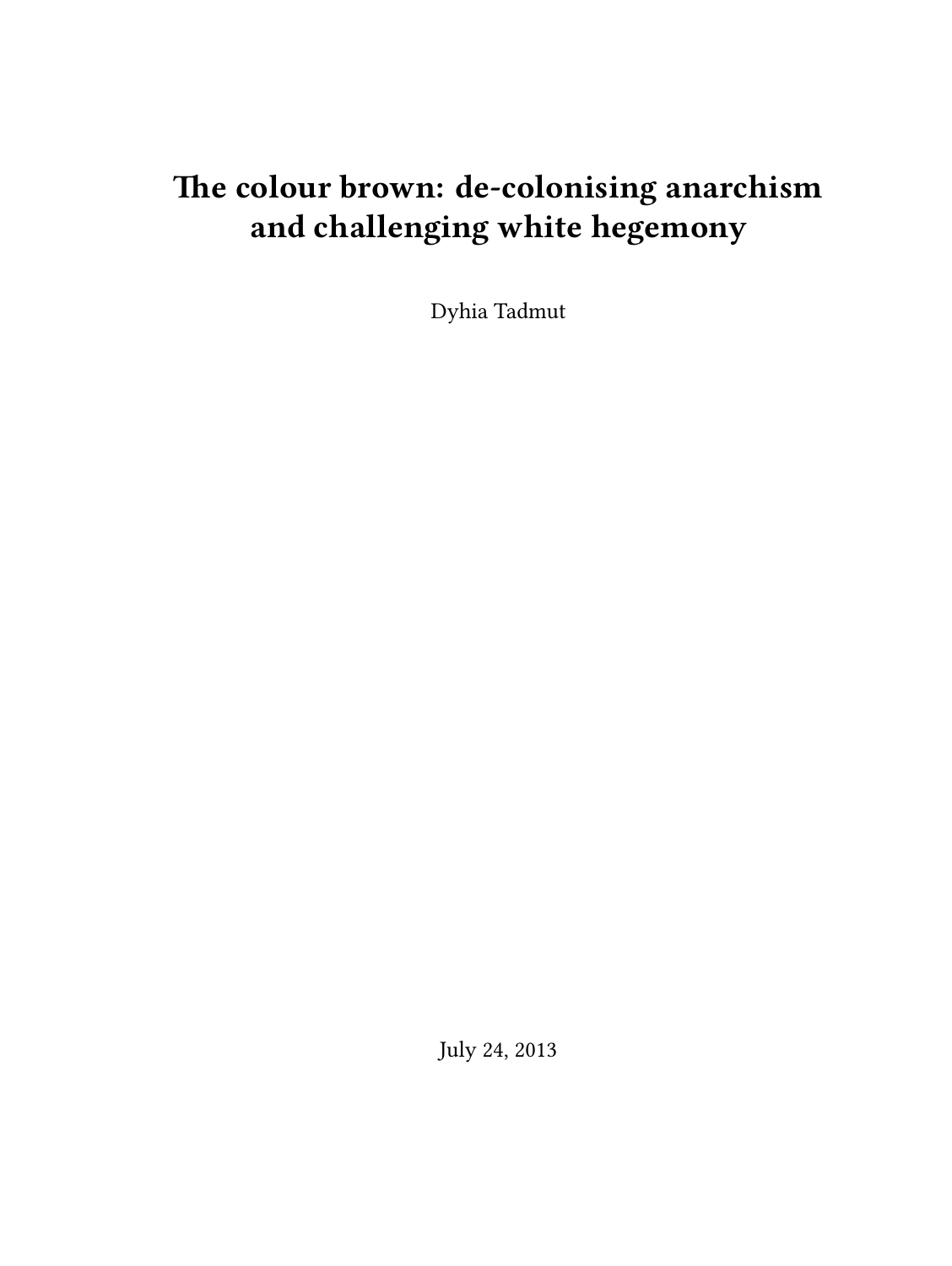# **Contents**

| Not a label $\ldots \ldots \ldots \ldots \ldots \ldots \ldots \ldots \ldots \ldots \ldots \ldots$ |  |
|---------------------------------------------------------------------------------------------------|--|
|                                                                                                   |  |
|                                                                                                   |  |
|                                                                                                   |  |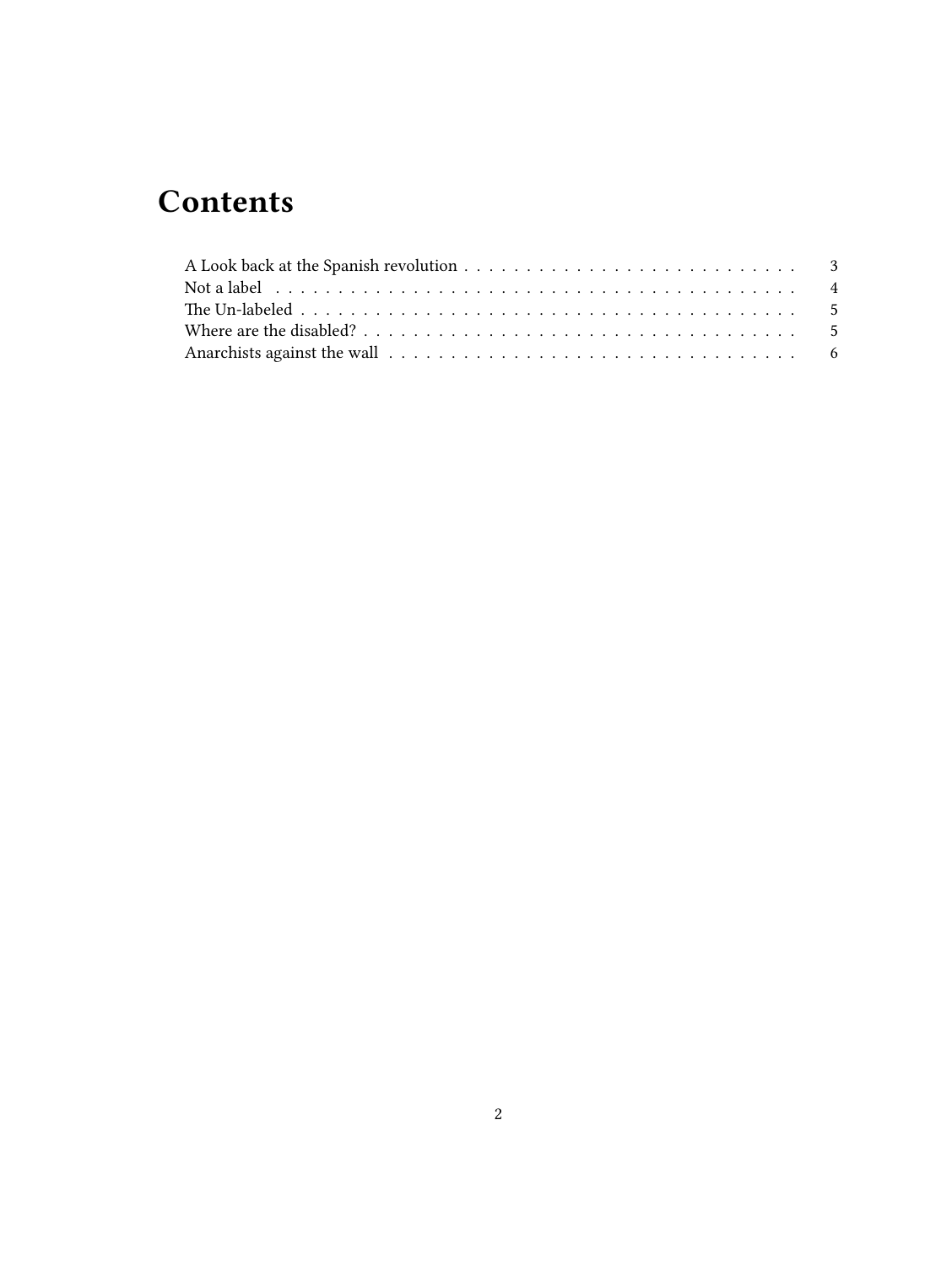The appearance of the Egyptian Black Bloc in Cairo's streets in January 2013 triggered gullible excitement in Western anarchist circles. Little thought was given to the Egyptian Black Bloc's political vision – or lack thereof – tactics, or social and economic positions. For most Western anarchists, it was enough that they looked and dressed like anarchists to warrant uncritical admiration. Facebook pages of Israeli anarchists were swamped with pictures of Egyptian Black Bloc activists; skimming through the US anarchist blogosphere during that period would have given one the impression that the Black Bloc was Egypt's first-ever encounter with anarchism and anti-authoritarianism. But as American writer Joshua Stephens notes, the jubilant reaction many Western anarchists have towards the Black Bloc raises unflattering questions concerning their obsession with form and representation, rather than content and actions. And in this regard, these anarchists are not different from the Islamists who were quick to denounce the Black Bloc as blasphemous and infidel merely because they looked like Westerners. Further, many Western anarchist reactions to the Black Bloc unmask an entrenched orientalist tendency. Their disregard of Egypt and the Middle East's rich history of anarchism is one manifestation of this. As Egyptian anarchist, Yasser Abdullah illustrates, anarchism in Egypt dates back to the 1870's in response to the inauguration of the Suez Canal; Italian anarchists in Alexandria took part in the First International, published an anarchist journal in 1877, and took part in the Orabi revolution of 1881; Greek and Italian anarchists also organised strikes and protests with Egyptian workers. Yet these struggles are nonchalantly shunned by those who act today as if the Black Bloc is the first truly radical group to grace Egyptian soil.

This article argues that the shallow reception of the Black Bloc is but one example of how "white anarchism" has yet to break away from orientalist prejudices that plague the Western left more generally. I will demonstrate here that this failure can be attributed to the fact that anarchism has not gone through the complete process of decolonisation. I begin by showing that colonial attitudes made the Republicans of the Spanish Revolution neglect Spanish colonialism in North Africa, leading them to focus solely on fighting fascism at home. That the Spanish Revolution continues to serve as an important reference for today's anarchist movements, it is not surprising that similar colonial attitudes lead today's movements to write-off centuries of anti-authoritarian struggle in Asia, Africa and the Middle East. Such an incomplete process of decolonisation also means that many Western anarchist movements and the dominant anarchist discourse remain overwhelmingly white and exclude people of colour. I will also show that, not only does "white anarchism" tend to ostracise people of colour, its emphasis on image and style leads to the marginalisation of people with disabilities and those who do not necessarily selfidentify as anarchists despite being vehemently anti-authoritarian. Lastly, the article takes "Anarchists Against the Wall" as a specific example of the various flaws inflicting white anarchism, namely, exclusivity, elitism and the failure to challenge white-colonial privileges adequately.

### <span id="page-2-0"></span>**A Look back at the Spanish revolution**

Despite its eventual defeat, anarchists consider the Spanish revolution as an inspiring model for anarcho-syndicalism and non-hierarchal self-governance against all odds; it was a vastly asymmetrical war against a massive military machine that was supported and armed to the teeth by fascist Italy and Nazi Germany. Nonetheless, no anarchist model, figure, or landmark is sacred relative to criticism (a virtue distinguishing anarchism from much of the traditional Left). While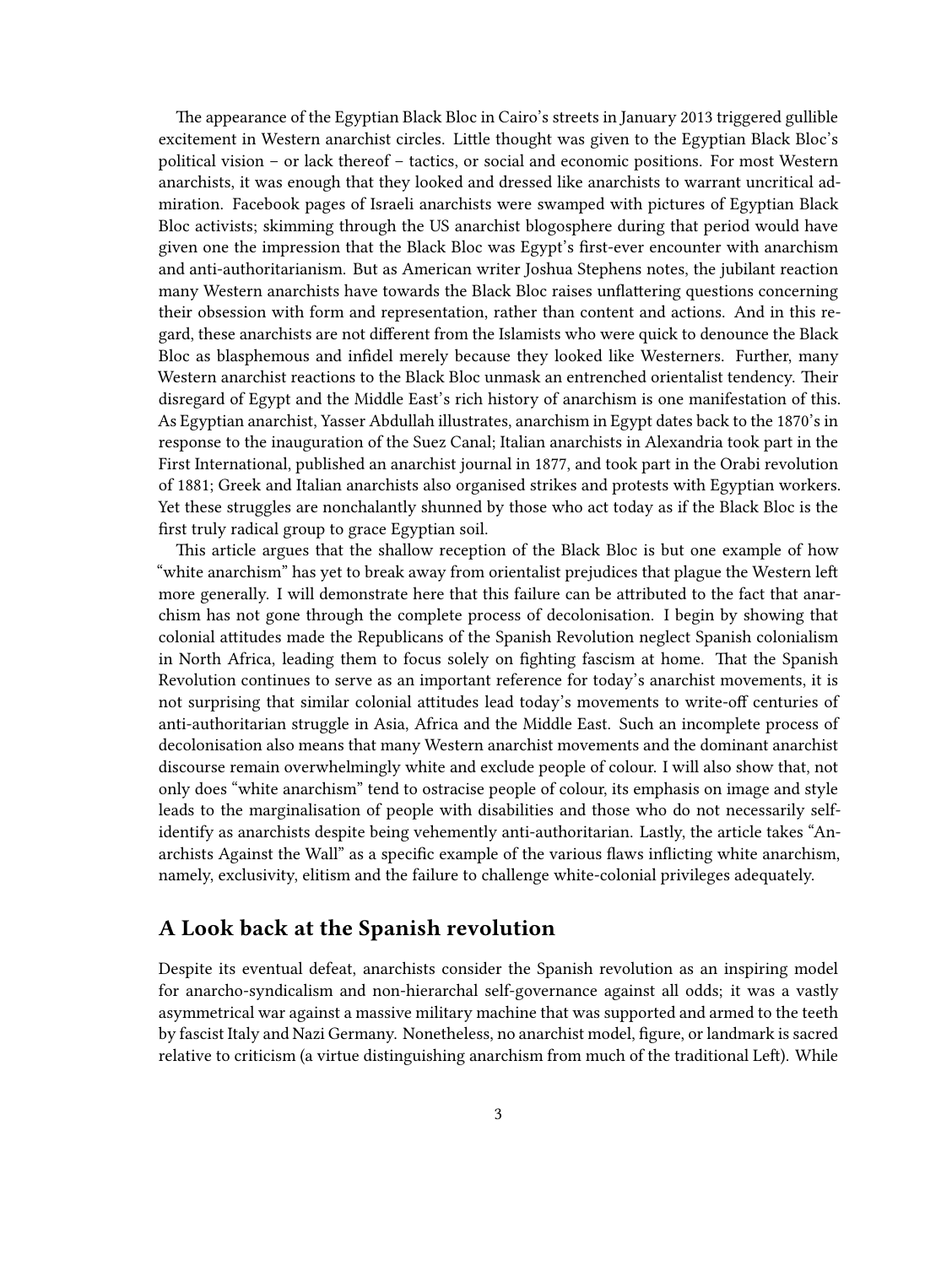it is an inspiring model, the Spanish revolution was far from a utopia, afflicted by many flaws and shortcomings. Although it is necessary to recognise these flaws – including the gross human rights violations committed by the Republicans, the forced alliance with the bourgeoisie and the Stalinists, the futile infightings, and other tactical mistakes – to do so here is beyond the scope of this article. Revolutionaries often do not have the luxury of choosing their allies. Left with no other choice, they are many times forced to accept the support of powers they ideologically oppose. But while recognising that one cannot expect a revolution to be entirely pure, it by no means condones mass executions and the clamp-down on religious freedoms. The one strategic and moral "mistake" that I wish to focus on here is how the issue of Spanish colonialism in Morocco and Western Sahara went completely and utterly swept under the blazing flames of revolution back home.

Exceedingly Immersed in their fight against fascism and tyranny in Spain, the revolutionaries ignored Spain's colonialism, fascism and tyranny across the Mediterranean. The level of dehumanisation toward the "Other" was so high that, according to most pro-revolution narratives, the only role colonised Moroccans were given to play was one of mercenaries brought in by General Franco to crush the Popular Front. Much pro-revolution sentiment would go as far as referring to Moroccans in a racist manner. While it is difficult to argue that mutual solidarity between Spanish revolutionaries and colonised Moroccans could have changed the outcome of the War, it is also difficult to know whether this kind of solidarity was ever feasible in the first place. As the late American historian Howard Zinn puts it: "In the short run (and so far, human history has consisted only of short runs), the victims, themselves desperate and tainted with the culture that oppresses them, turn on other victims." On the other hand, anarchism, in its essence, means rejecting and fighting against any form of authority and subjugation, including colonialism and occupation. To be truly anti-authoritarian, therefore, any struggle against fascism and dictatorship at home should be internationalist and cannot be separated from the struggle against fascism and tyranny abroad, in its role as a colonial power.

Returning to the Spanish revolution is fitting as we mark its 77<sup>th</sup> anniversary, because it seems that many anarchists have yet to internalise one of its key lessons. Exceptions notwithstanding, Western anarchist movements continue to be overwhelmingly white, unwittingly (or perhaps knowingly) orientalist, West-centric, even elitist, and unwelcoming of people who do not look like them. Thus, anti-authoritarian struggles in the Middle East, Africa and Asia are usually glossed over. It should be made clear, however, that anarchists of colour undoubtedly bear a large chunk of the responsibility for their relative lack of documentation. Maia Ramnath's excellent book *Decolonizing Anarchism: An Antiauthoritarian History of India's Liberation Struggle* and Ilham Khury Makdissi's *The Eastern Mediterranean and the Making of Global Radicalism, 1860– 1914,* are among few attempts to offer an alternative history of anti-authoritarianism in regions that get little attention.

# <span id="page-3-0"></span>**Not a label**

These books provide evidence that anti-authoritarian struggles in developing countries have existed long before the Black Bloc took to the streets of Egypt. Anarchism is not a label, a brand or a trademark, and turning it into a fashion statement does, perhaps, unrivalled damage to the movement. Anarchism is the unshakable belief, as Alexander Berkman writes, that "you should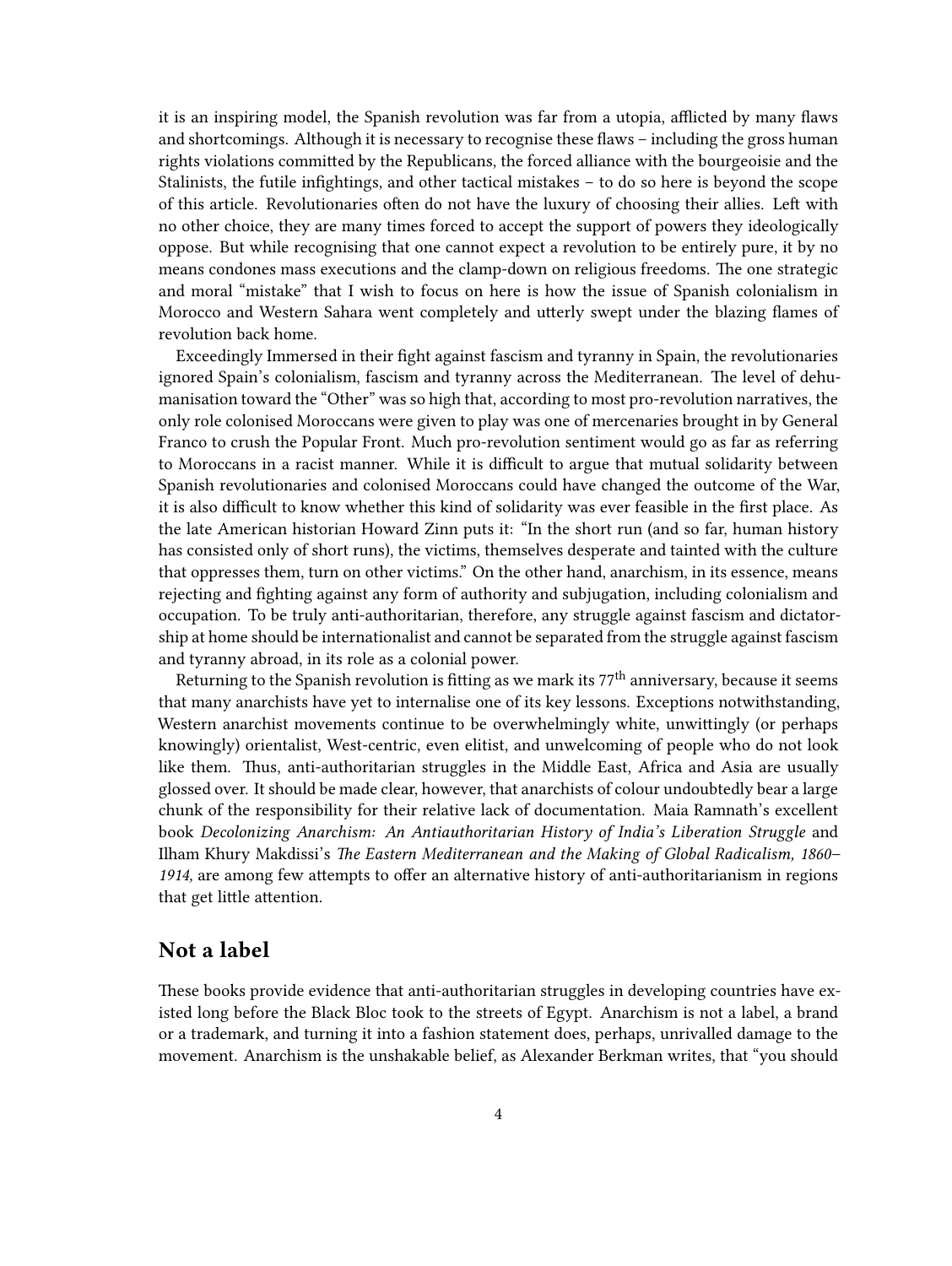be free; that no one should enslave you, boss you, rob you, or impose upon you. It means you should be free to do the things you want to do; and that you should not be compelled to do what you do not want to do." However, the white intellectual obsession with "-isms" and the tendency to over-conceptualise and place people under static categories translates into the exclusion of many anarchists simply because they do not label themselves as such or they do not "look" anarchist.

### <span id="page-4-0"></span>**The Un-labeled**

This is perfectly embodied by the women I met in the July 15 protest in Beer es-Sab'. The protest was part of the Palestinian national strike against the Prawer ethnic cleansing plan, a bill proposed by the Israeli Knesset that is set to displace 30,000–40,000 Palestinian-Bedouin natives in the Naqab desert; confiscate 800,000 dunnams of their land; and demolish 35 so-called "unrecognised" Palestinian villages under the guise of "development." Local women led the protest with their chants, blocked the road, and heroically stood their ground against Israeli occupation cops and Special Unit Police, who beat them and attacked them with batons. Fifteen year-old Rouya Hzayel smiled with great dignity when she was arrested in an iconic image that captured the defiance of Palestinian women. Following the initial attack by Israeli occupation police against the protest, demonstrators regrouped and resumed chanting militant slogans under female leadership. Patriarchal political "leaders" with masculine energy, those who typically dictate all protests in occupied Palestine, tried to disperse the protest to avoid further clashes with the Israeli police. But again, it was the Palestinian-Bedouin women who refused to go home or be silenced, shouting that the protest must go on until all detainees are released. Towards the end of the protest, which was rather small albeit crackling with feminist energy, an elderly Palestinian woman from Al-Araqib, a Palestinian-Bedouin village demolished 53 times in the last three years by the Israeli occupation, said: "When they demolish our homes, we turn the village's graveyard into a home. They threaten to destroy it as well. Even if they do, we will dig graves in our own hands and live in them. We'll protect our dead and they'll protect us."

In that one protest, the women of the occupied Naqab defied the colonial authority of the occupying State and the local patriarchal hegemony. They made a mockery of the orientalist stereotypes that deem Bedouin women voiceless and lacking agency. They insisted that they were free and not compelled to do what they did not want to do. Most of these women may have never heard of Emma Goldman or read Peter Kropotkin's pamphlets; some of them can't speak English. Yet they personified all that anti-authoritarianism essentially stands for. Nonetheless, these women and many more like them, will be excluded from the dominant Western anarchist discourse because they do not fit within the narrow and complex definitions, labels, and lifestyle.

#### <span id="page-4-1"></span>**Where are the disabled?**

Another group typically marginalised in many anarchist circles are persons with disabilities. Persons with a physical disability may not be able to throw Molotov cocktails or form Black Blocs. They may not be able to lead an "anarchist" lifestyle or discard civilisation because their functioning lives heavily rely on modern technology. That does not mean they cannot be antiauthoritarian like any other able-bodied person. It means that they have particular circumstances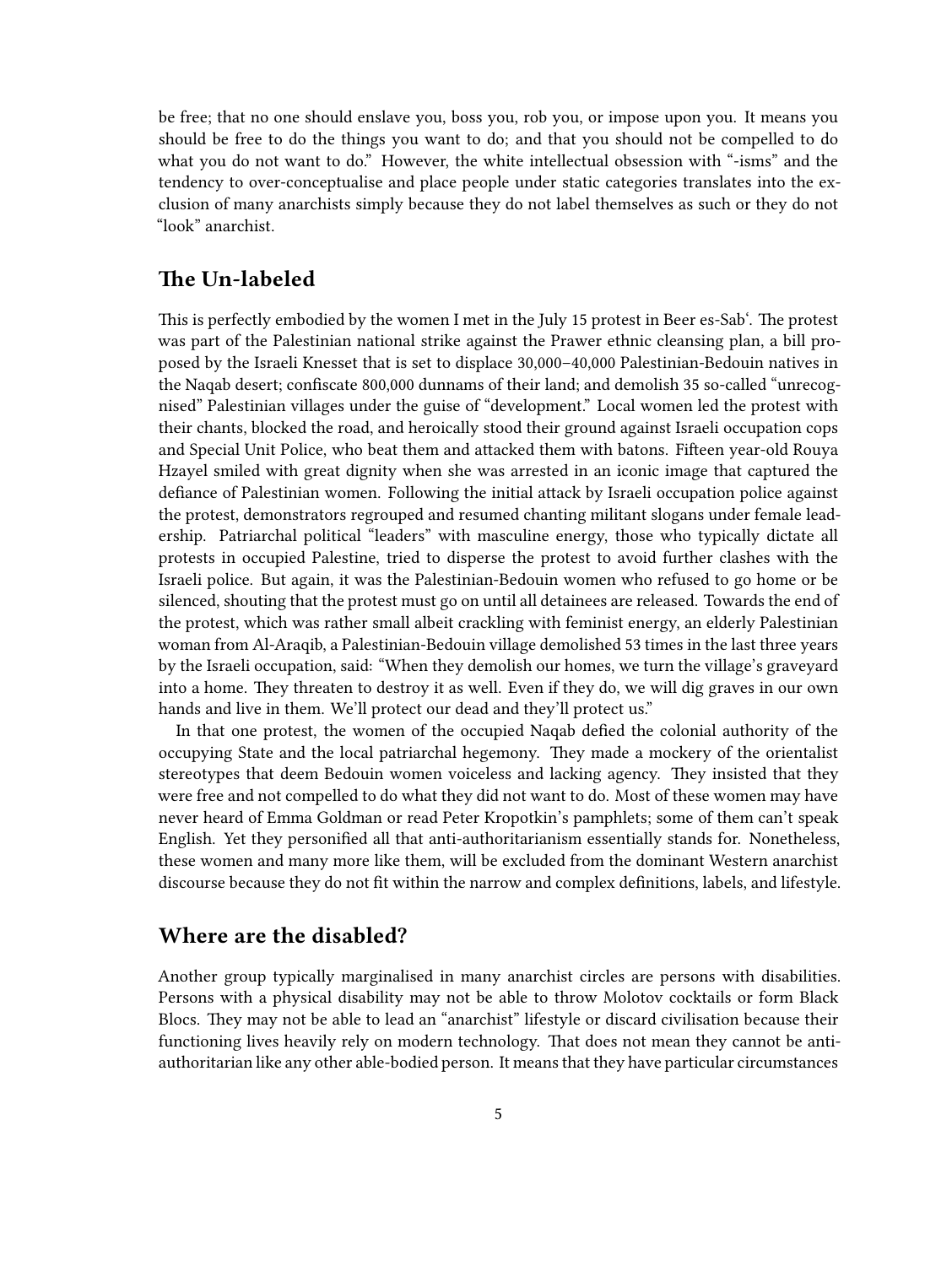and needs that must be respected and integrated within the movement. They can organise direct actions, participate in sit-ins, lead civil disobedience, and turn their disability into an attribute and an advantage for the entire group. They should not be patronised or marginalised. Instead of telling them to go home or remain at the back, their comrades should put forth an effort to make the protest space accessible for them when possible. People with physical disabilities are usually excluded from anarchist movements or don't feel welcome and embraced. But for anarchism to be truly inclusive and heterogeneous, it must integrate and embrace all: people of colour, people with disability, the poor, the unaffiliated rebels, and those who do not necessarily fit within the readily-accepted Western definitions of anarchism, as we learned with the example in the Naqab above.

## <span id="page-5-0"></span>**Anarchists against the wall**

Widely praised and acclaimed as the most radical and revolutionary Israeli leftist group, Anarchists Against the Wall (AATW) perfectly exemplifies many of the aforementioned failures and shortcomings of "white anarchism." We may stand on the same side politically, since members of AATW oppose Zionism, support the right of return for Palestinian refugees, and believe in one democratic country in Historic Palestine. However, most of them have not critically come to terms with the reality of their white colonial privileges. This critique does not aim to evaluate or underestimate the group's work rate or commitment, nor does it question their moral courage and stamina. Rather, it aims to shed light on failures and shortcomings shared by most radical leftist white groups. This critique of AATW is twofold: (1) on an institutional level and (2) in questioning the group's participation in protests in the occupied West Bank.

Anarchists Against the Wall is a group strongly dominated by white, bourgeois, educated, and privileged Ashkinazi Israelis from the Tel Aviv bubble. It is a closed VIP club that does not apply direct democracy. Several activists who worked closely with the group complained that decisions are taken by a select few veteran members. They always emphasise that they "check their privileges" but they do not recognise that their privileges permeate their daily lives, allowing for them broader choices from how to move to where they live. For instance, taking the apartheid, settler-only 433 Road from Tel Aviv en route to a protest in the West Bank is neither revolutionary, nor does it defy the Israeli privilege. Going back from Ramallah to Jerusalem through the Hizmeh checkpoint, a special checkpoint for people with Israeli citizenship, is not revolutionary either. Travelling to protests in the West Bank to soothe their white saviour complex does not quite mix with "checking your privilege." Going every Friday to the "cool" and liberal protests of Nabi Saleh and spending most of the day chatting in Hebrew near the gas station under clouds of tear gas seems counter-productive.

Israeli anarchists believe that their very presence is charitable to the villages and benefits the protest, as if their white skins and Israeli IDs are crowning attributes in and of themselves. But even this is not really true. The village with the largest protest turnout in the West Bank is Kafr Qaddoum, and barely five Israeli activists attend its weekly protests. The claim that the presence of Israeli anarchists protects local Palestinian demonstrators is also preposterous as Palestinians are the ones who are always on the front lines, and the presence of Israeli activists does not make Israeli occupation forces any less violent. Thanks to their citizenship, Israeli anarchists are privileged over Palestinians by law, even when arrested or when injured which means that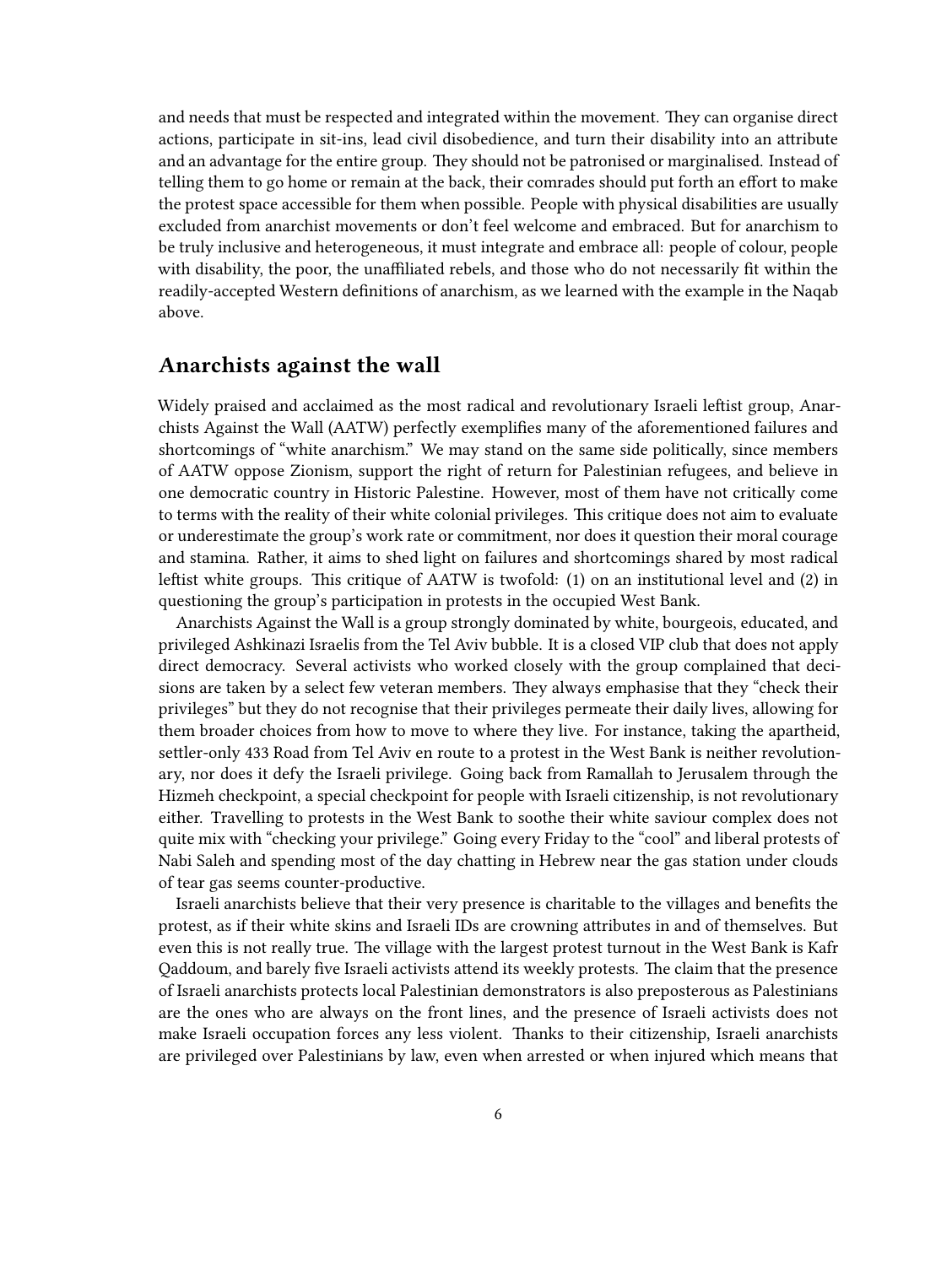the whole "co-resistance" mantra is a farce. At the end of the day, and after dodging few bullets, smelling tear-gas and skunk spray and taking some dramatic pictures, Israeli anarchists go back to the colony of Tel Aviv, at times through Jewish-only roads, they get to spend a good night out in a bar. Meanwhile, Palestinian villagers with whom they "co-resist" every Friday are always under the looming threat of night raids and retaliation by Israeli occupation soldiers.

Israeli anarchists need to understand that taking part in protests in the West Bank in their current form does not threaten the system. Truly rejecting their privileges would entail subjecting themselves to the life and death of the colonised. That is, it would entail actions on their part that would make the coloniser incapable of differentiating between them and Palestinian villagers with whom they "co-resist."

Moreover, it would also entail dismantling their privilege within their own communities. Even before attending any protest in the West Bank, they should first recognise and work to dismantle the system of privilege where they live; strive to make change in their own communities; fight the long and invisible battles that do not get filmed on YouTube; and get rid of their White Man's Burden. Palestinians are better off without it. Until then, they will remain part and parcel of the system that oppresses, colonises and suffocates Palestinians. The will remain so because their lives as they live them continue to depend on that very system.